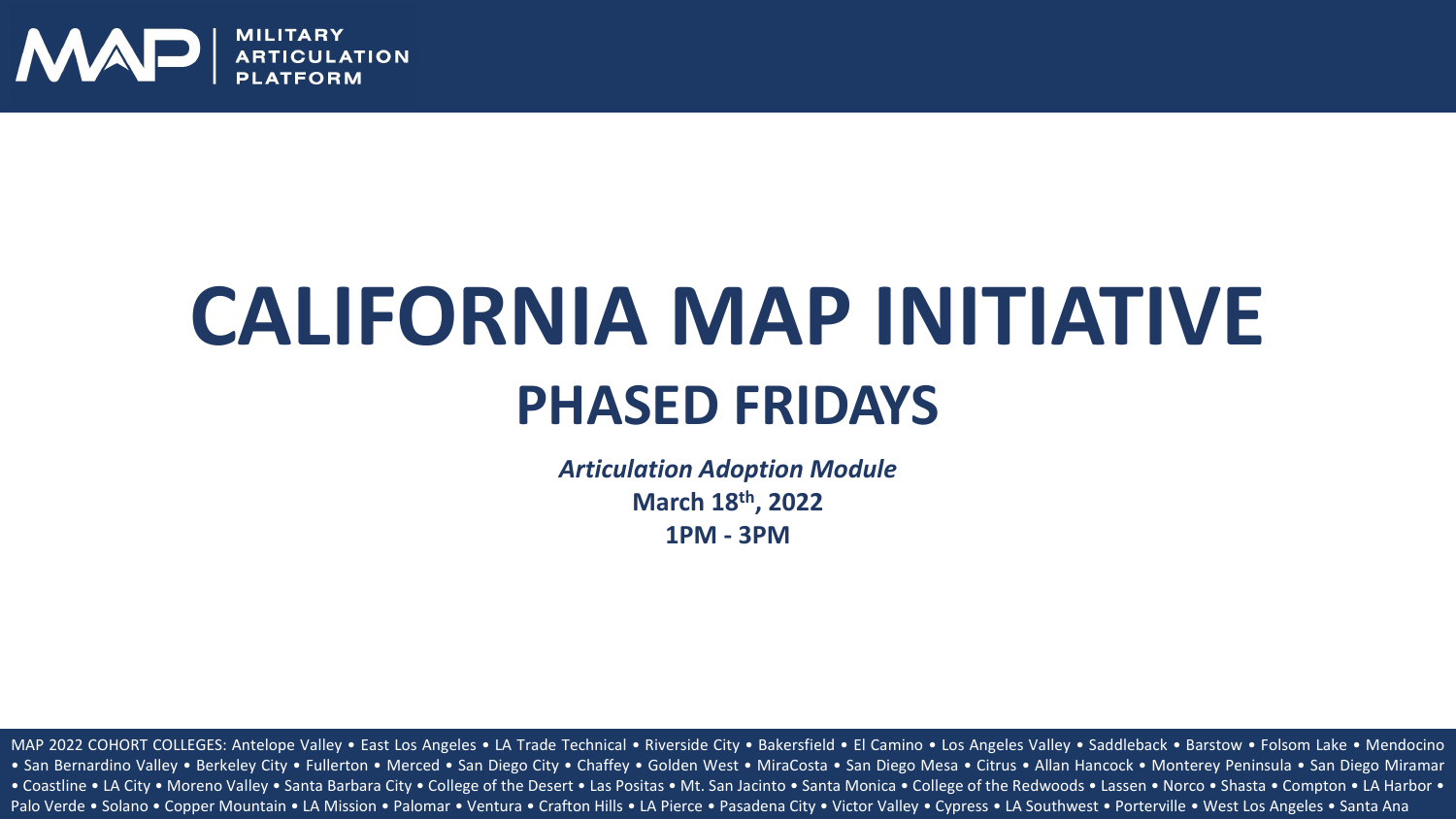

### **Phased Fridays**

| February 15th          | Go Live                              |
|------------------------|--------------------------------------|
| March 18 <sup>th</sup> | <b>Articulation Adoption Module</b>  |
| April 8th              | Veteran Intake Module                |
| April 22nd             | Veteran Self Access Module           |
| May $6th$              | Uniform Credit Recommendation Module |
| June 3rd               | Veteran Outreach Module              |
| June 17th              | <b>Non-Military CPL Module</b>       |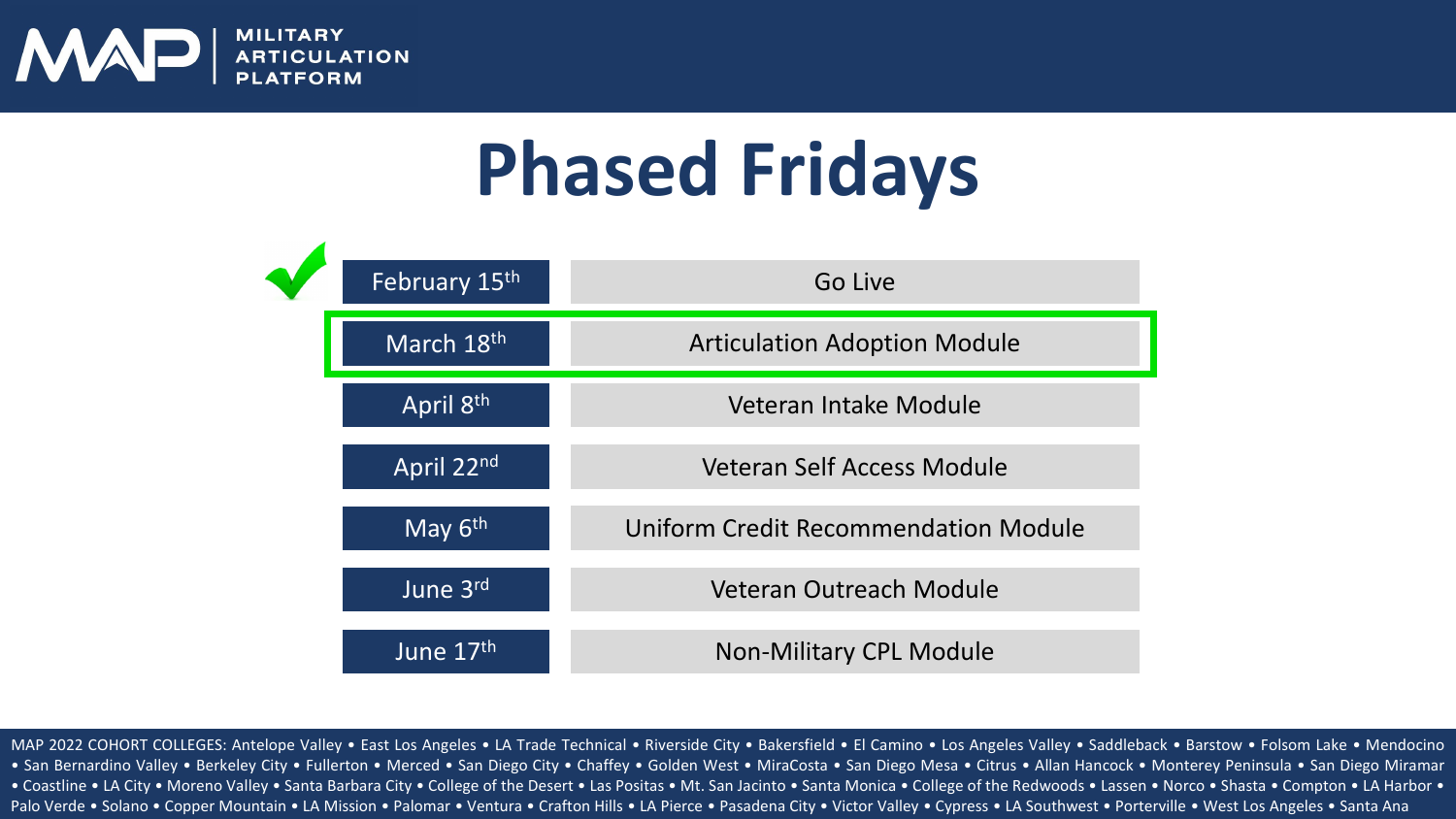



#### **Please introduce yourselves in the chat!**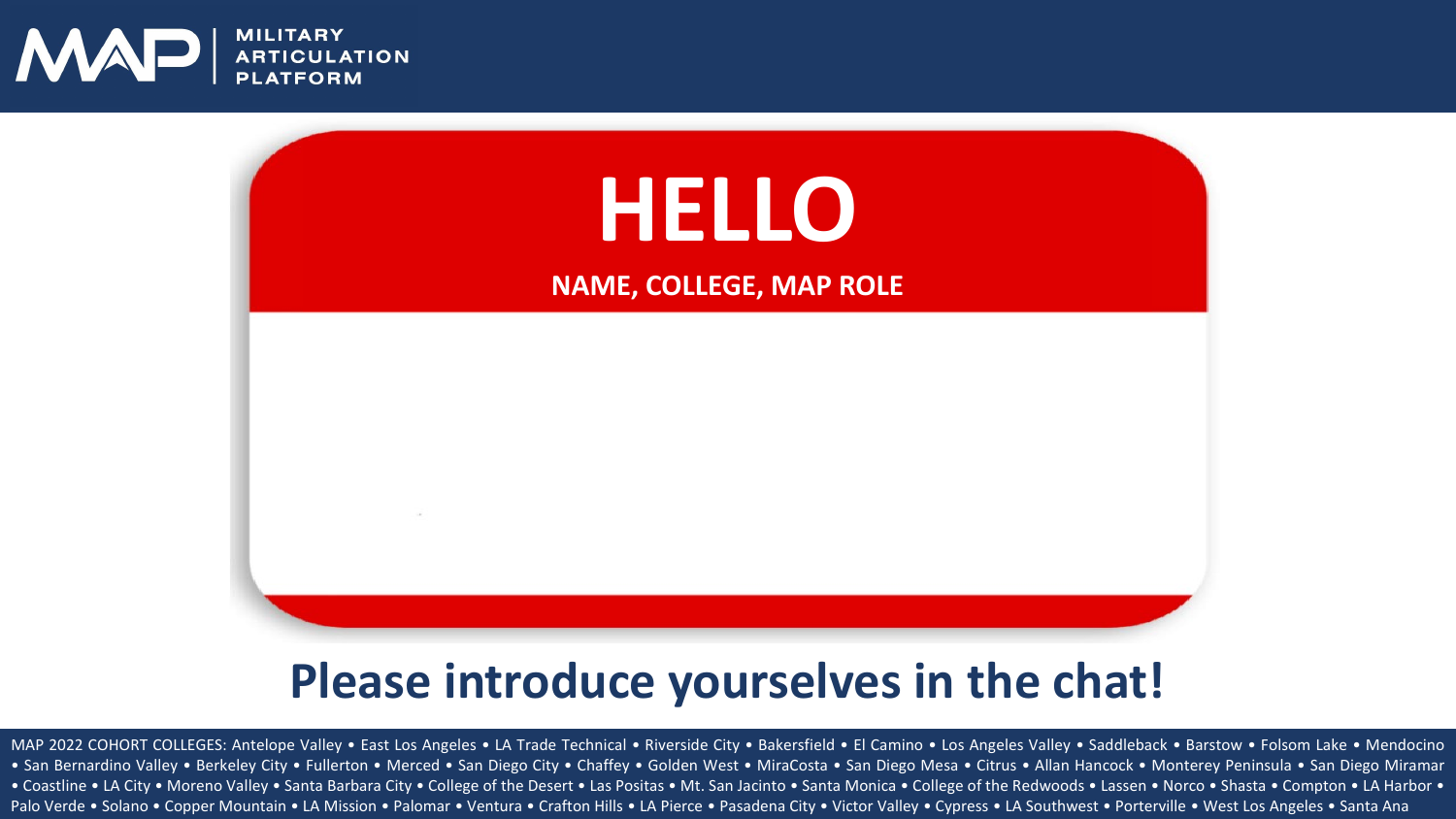

#### **California MAP Initiative Team**



**Samuel Lee** VPAA Norco College & MAP Oversight



Dean Enrollment Services & MAP Administrator

**Terence Nelson** MAP Project Consultant



**Janelle Brekke** MAP Evaluator



**Calvin Klein Gloria** MAP Project Expert



**Pedro Campos** MAP Chief Architect



**Weston Kilbride** MAP Customer Success Manager **Brook Goins** MAP Customer Success Manager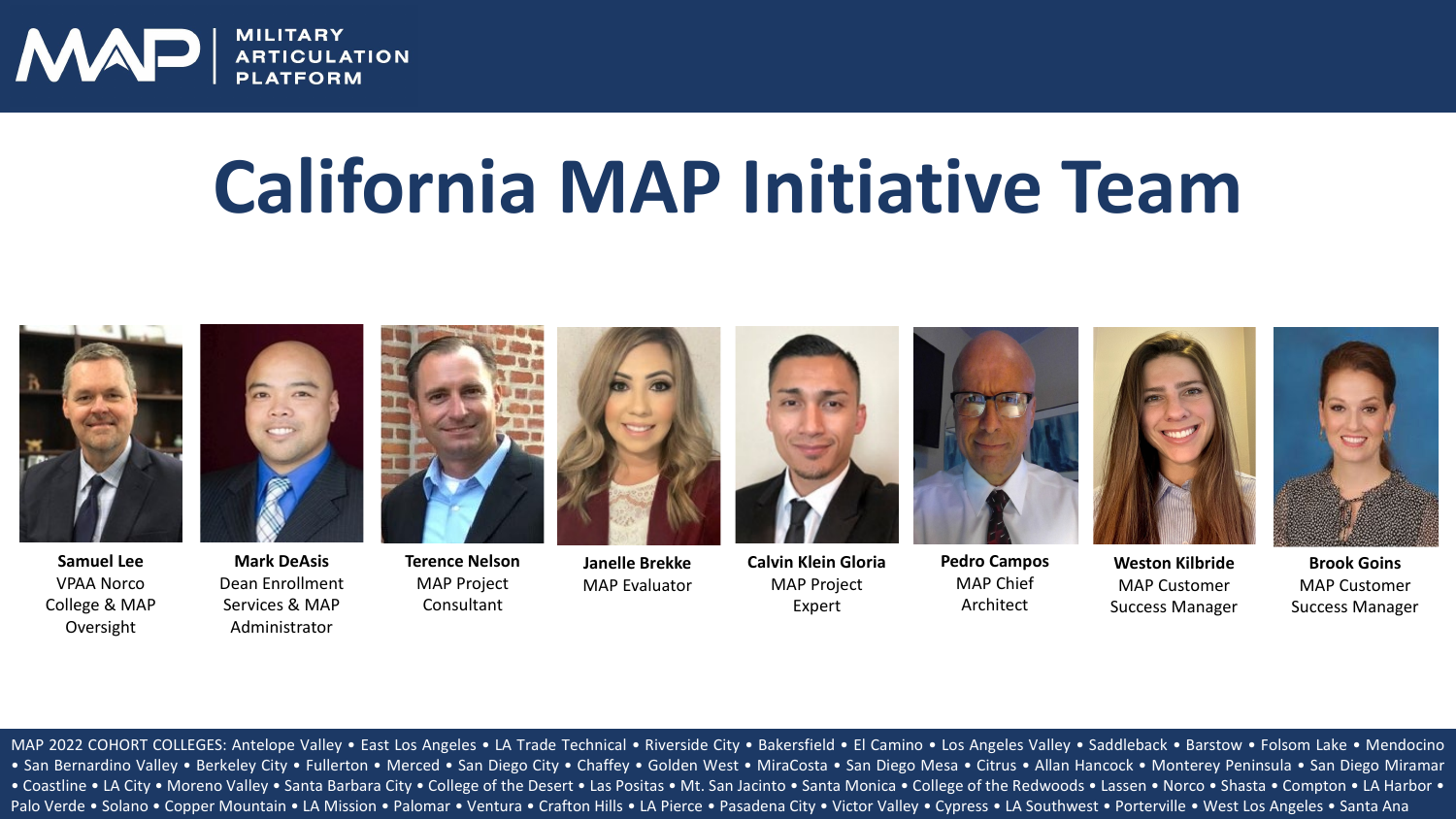

## **Updates**

- **Leadership Team Changes**
- **PRT Mini-Grant Opportunities, VRC Funds, SWP**
- **Team Formation Meetings with:**

**Bakersfield College, Berkeley City College, Coastline College, Compton College, Copper Mountain College, Lassen College, Los Angeles Community College District (LACCD), Merced College, Monterey Peninsula College, Mount San Jacinto College, San Diego Community College District (SDCCD), Santa Barbara City College**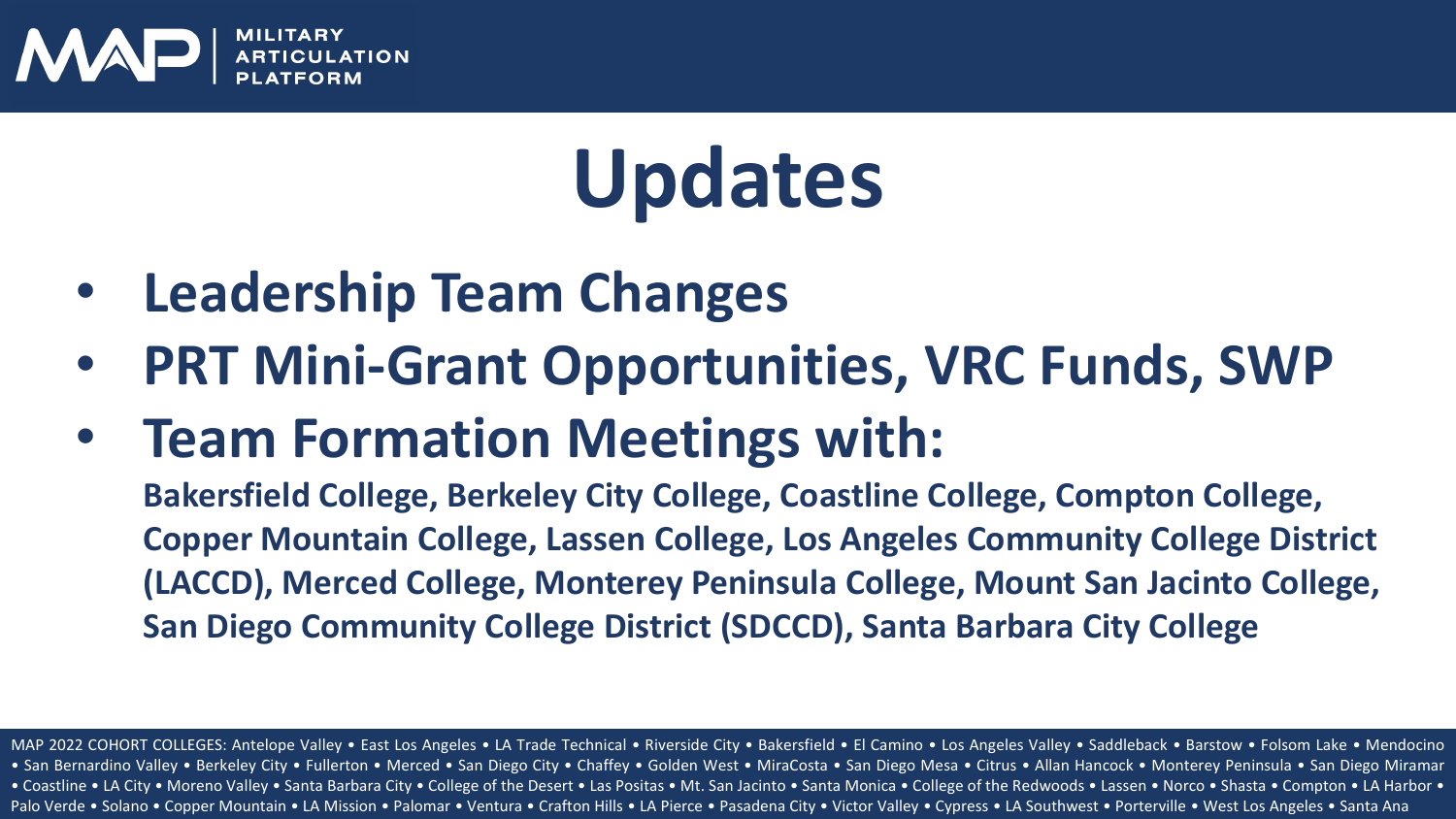

## **Updates**

- **Articulations at 13 Colleges Now**
- **MAP Functionality and Speed Improvements**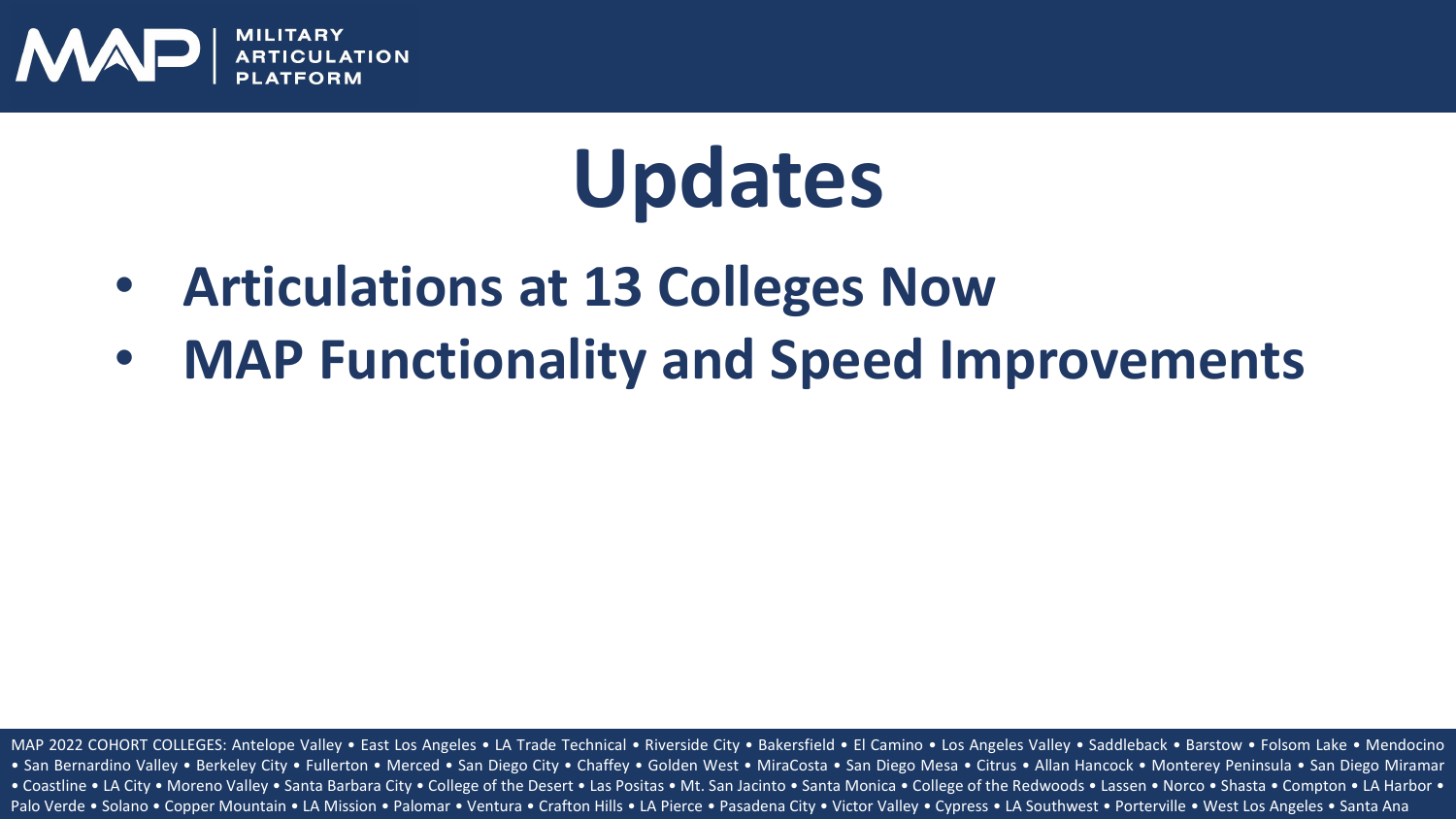

## **Updates**

- **Listserv Created**
	- **Role-based Listservs Needed?** 
		- **Ambassador**
		- **Evaluator/AO/SCO**
		- **Faculty Reviewers**
		- **Executive**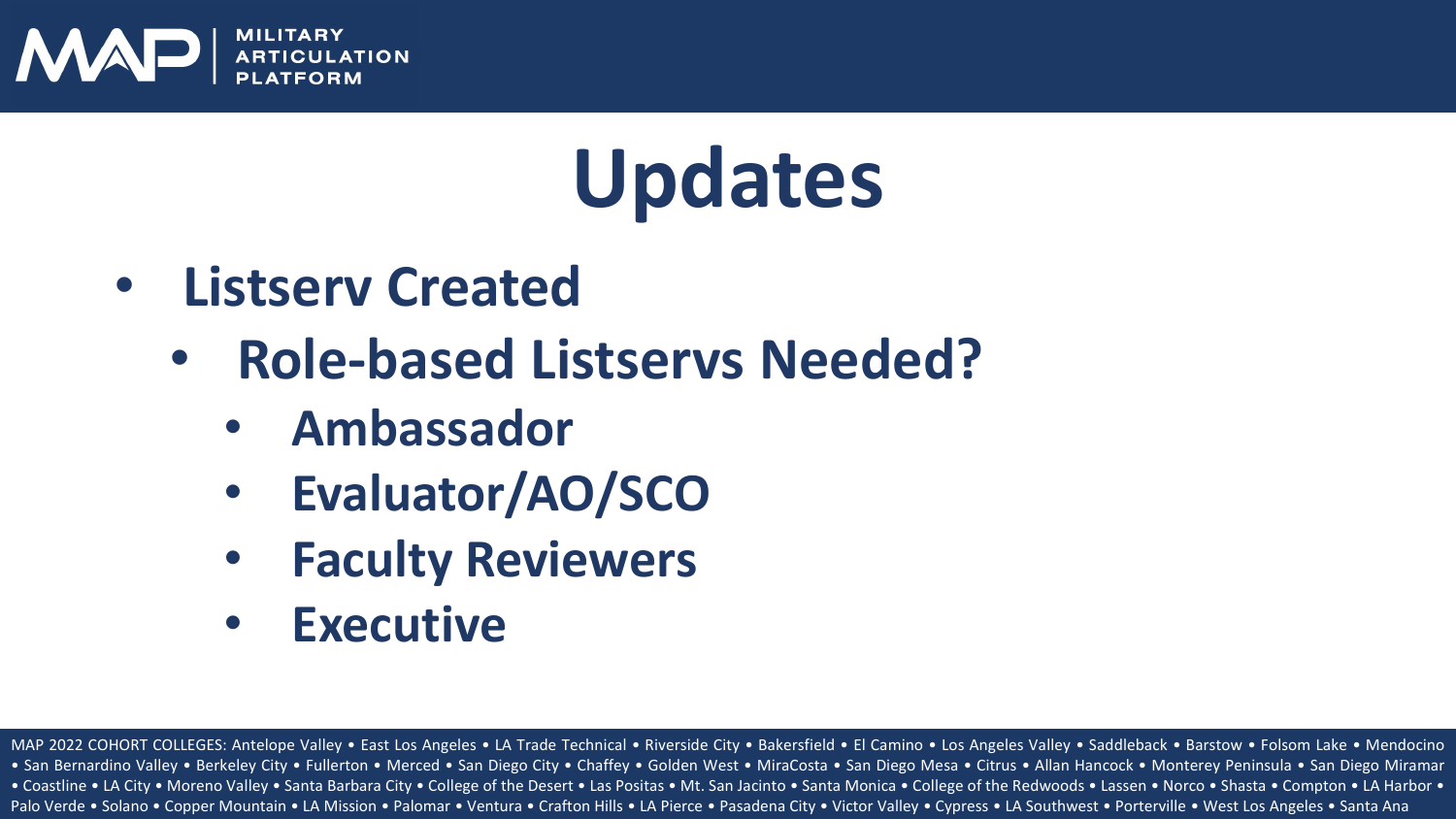

## **Coming Soon**

- **Workflow Customization**
- **Notifications**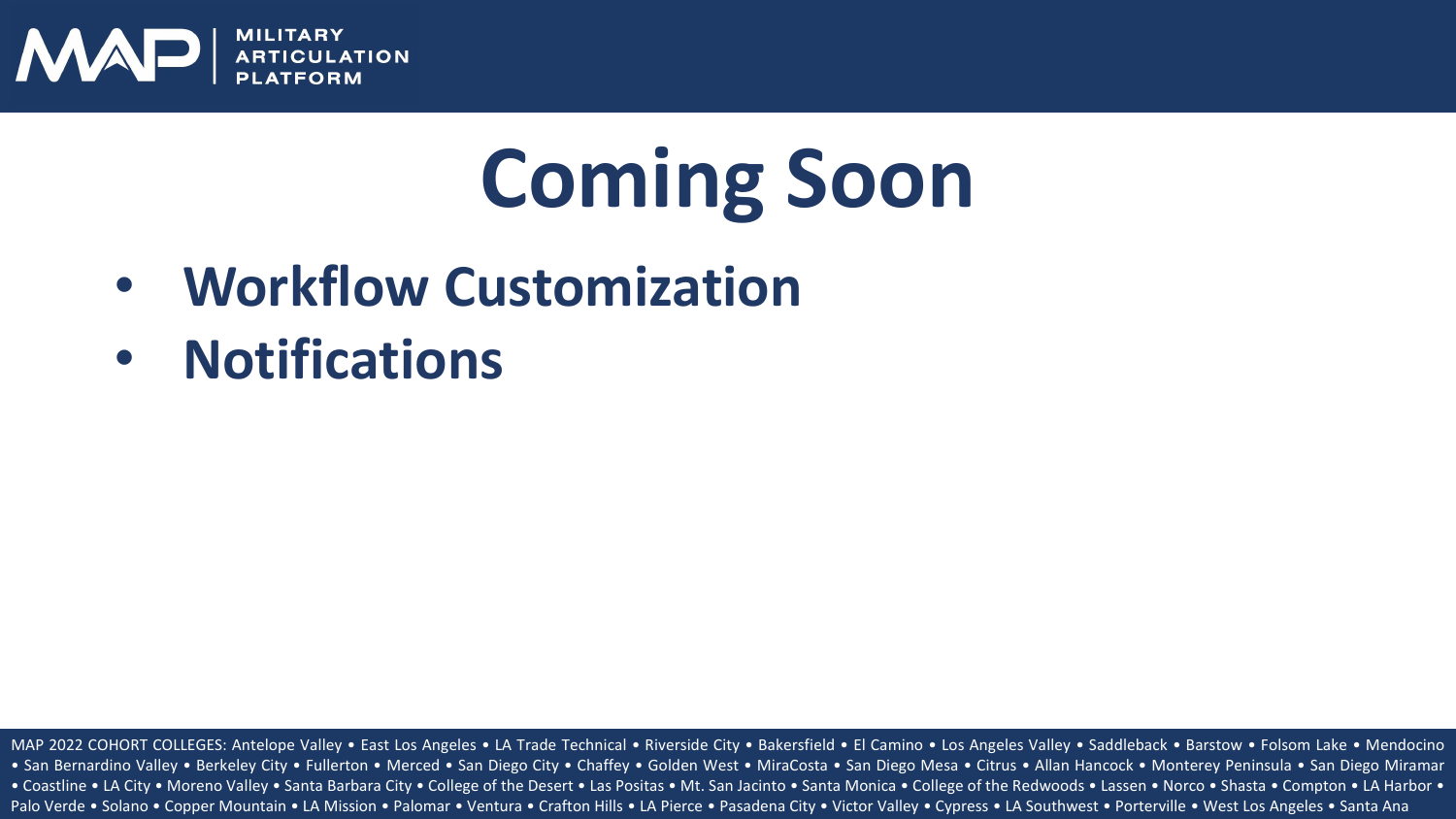

# **Recent Design Changes:** *Search*

- **Search by College Course**
- **Search by Credit Recommendation**
- **Search by ACE ID**
- **MAP Web Page Coming Soon!**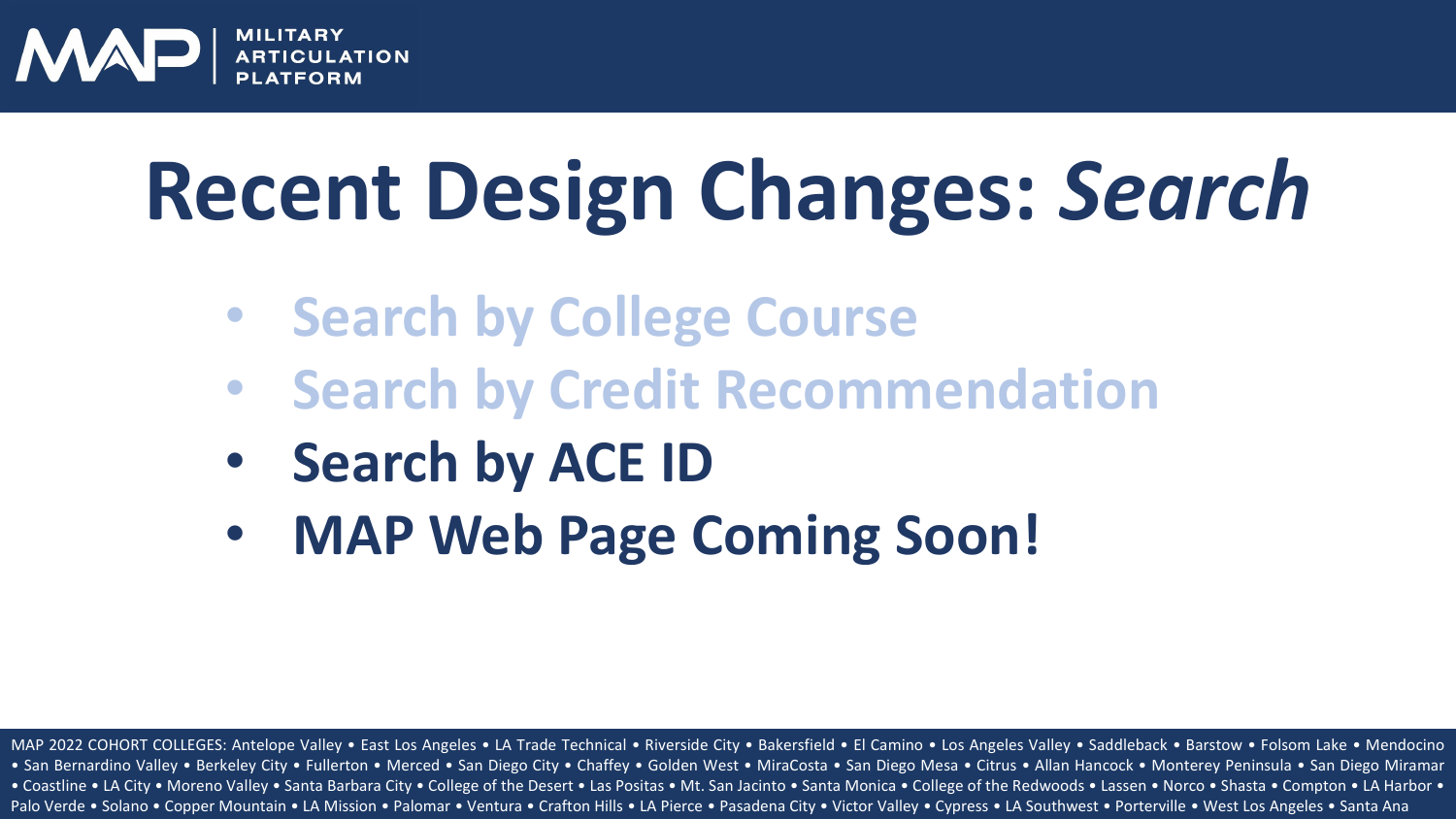

## **Adoptions Module**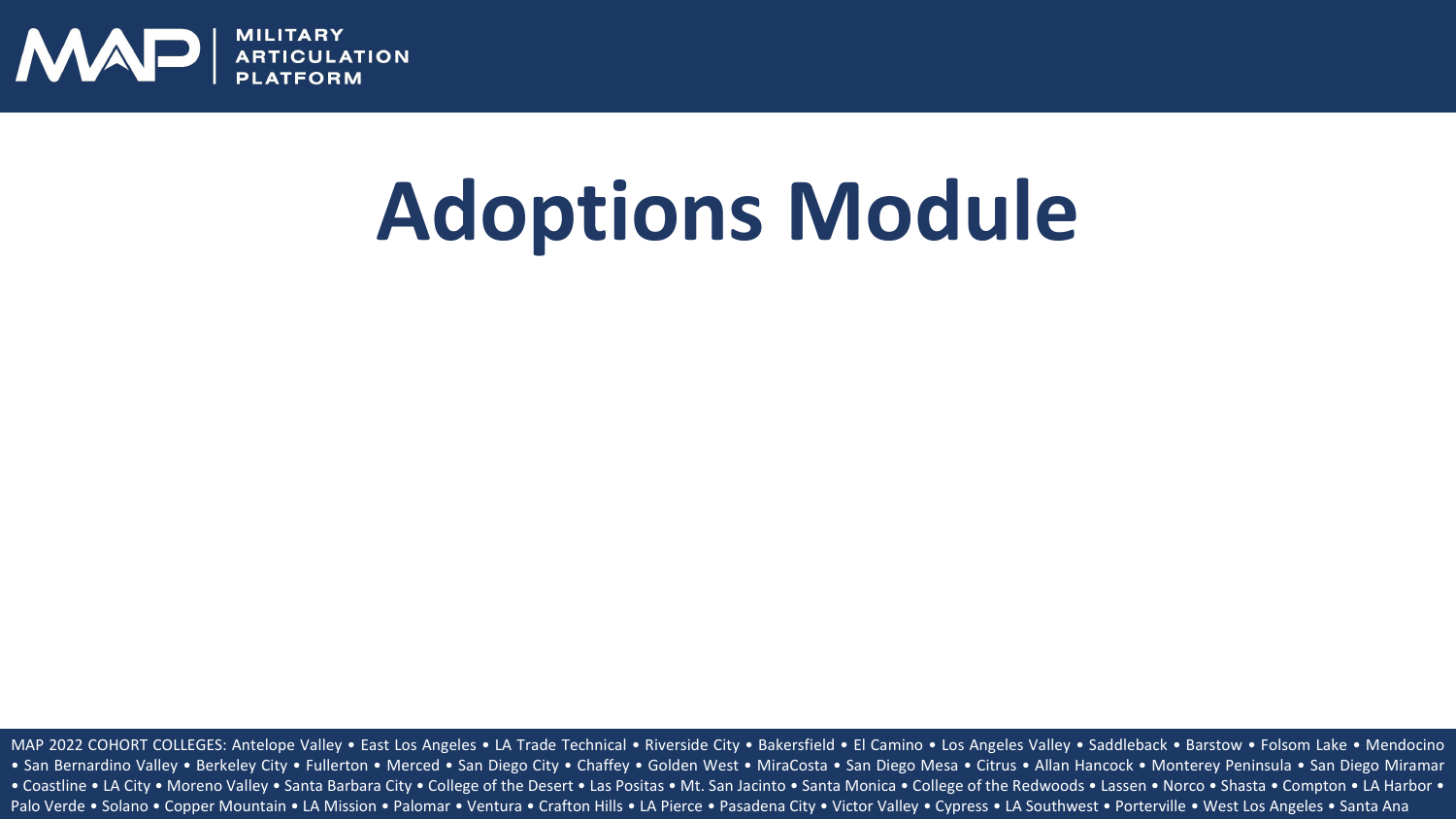

# **Upcoming Changes:** *Veteran Intake*

- **JST Upload by Student**
- **JST Upload by SCO**
- **CPL Tracking by Student**
- **Regional Student Search for CPL**
- **Training Resources for Faculty and Staff**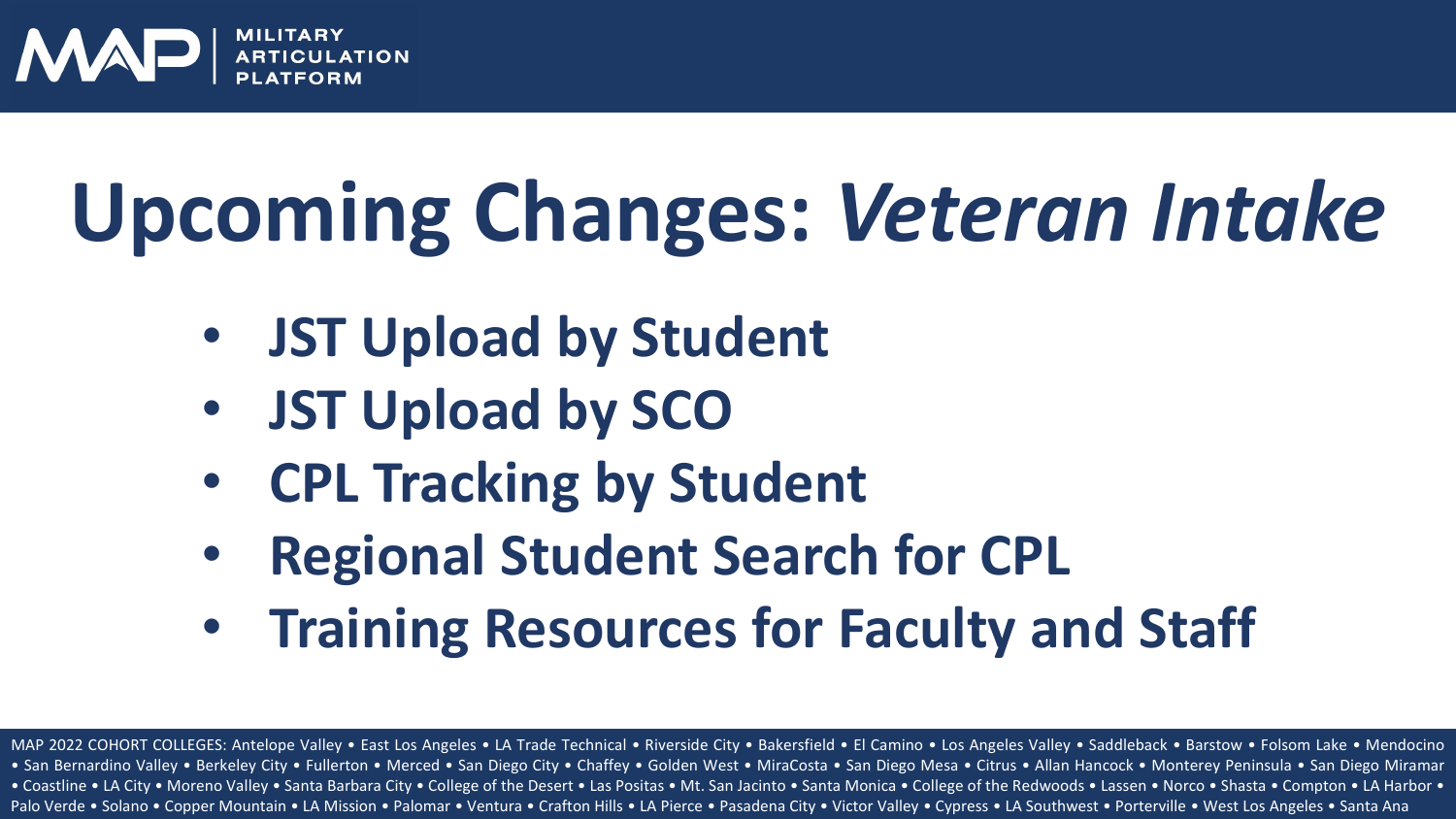

## **Possible Incentive Program**

• **\$10,000 Unrestricted Grant to each VRCs that awards 10 veterans a minimum of 20 MAP credits each.**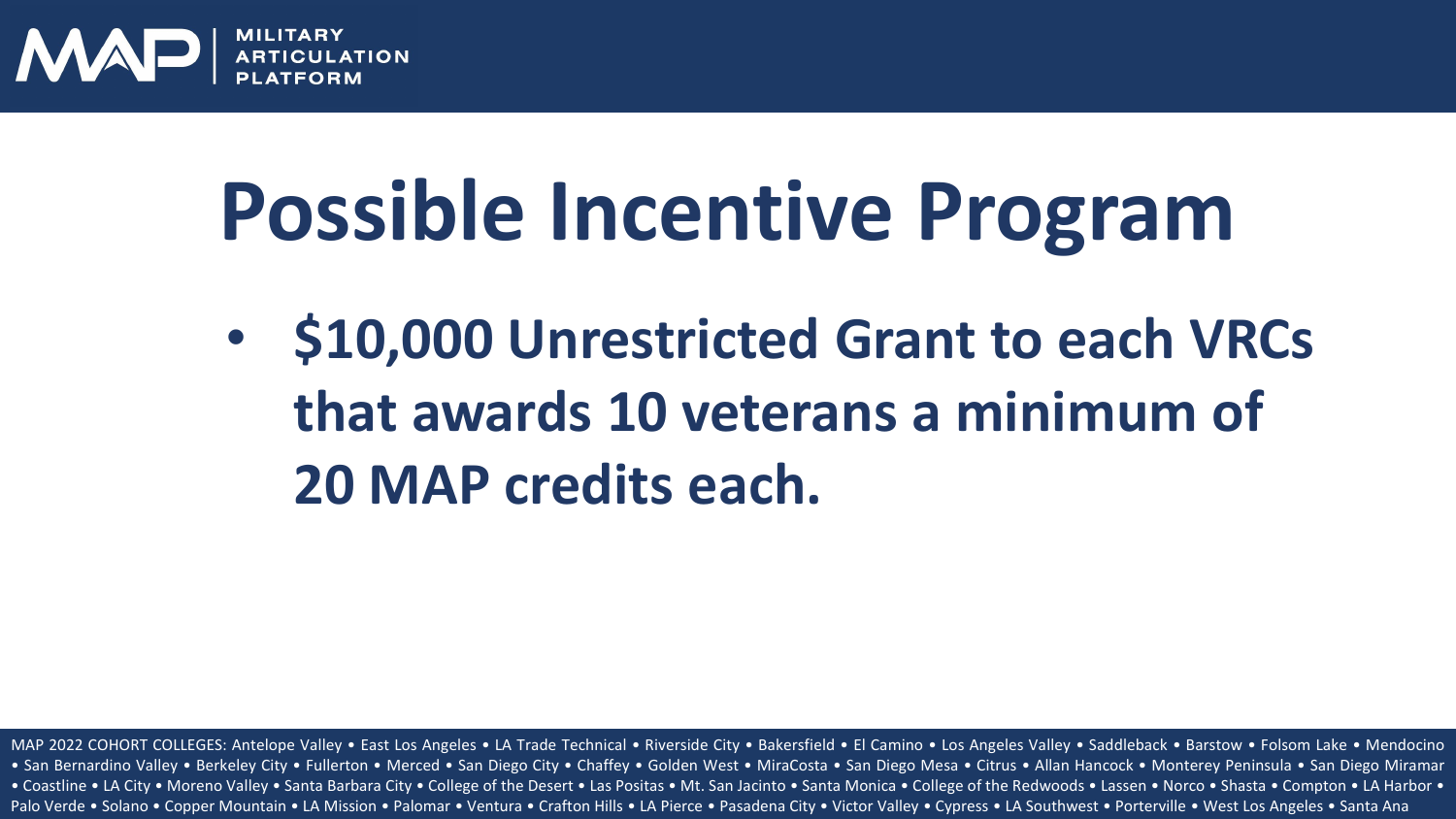

## **Practice Articulations or Adoptions**

MAP 2022 COHORT COLLEGES: Antelope Valley • East Los Angeles • LA Trade Technical • Riverside City • Bakersfield • El Camino • Los Angeles Valley • Saddleback • Barstow • Folsom Lake • Mendocino • San Bernardino Valley • Berkeley City • Fullerton • Merced • San Diego City • Chaffey • Golden West • MiraCosta • San Diego Mesa • Citrus • Allan Hancock • Monterey Peninsula • San Diego Miramar • Coastline • LA City • Moreno Valley • Santa Barbara City • College of the Desert • Las Positas • Mt. San Jacinto • Santa Monica • College of the Redwoods • Lassen • Norco • Shasta • Compton • LA Harbor •<br>Palo Verde • Sol Palo Verde • Solano • Copper Mountain • LA Mission • Palomar • Ventura • Crafton Hills • LA Pierce • Pasadena City • Victor Valley • Cypress • LA Southwest • Porterville • West Los Angeles • Santa Ana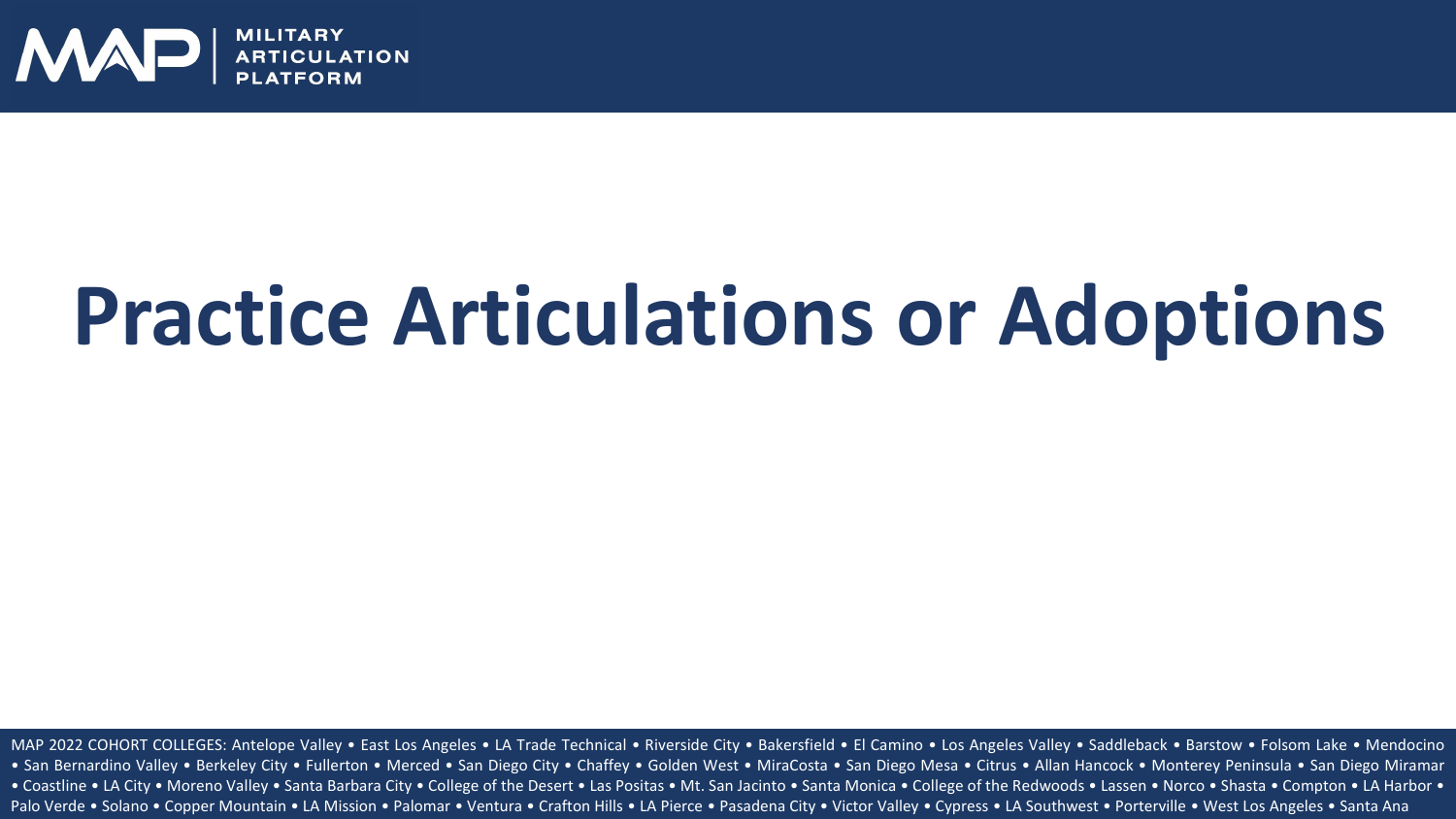

#### **California MAP Initiative Team Contacts**

**Calvin Klein Gloria, MAP Project Expert (calvin.gloria@norcocollege.edu) (951-218-6073)**

**Weston Kilbride, MAP Customer Success Manager (weston.kilbride@theinfotechpartners.com) Brook Goins, MAP Customer Success Manager (brook.goins@theinfotechpartners.com)**

MAP 2022 COHORT COLLEGES: Antelope Valley • East Los Angeles • LA Trade Technical • Riverside City • Bakersfield • El Camino • Los Angeles Valley • Saddleback • Barstow • Folsom Lake • Mendocino • San Bernardino Valley • Berkeley City • Fullerton • Merced • San Diego City • Chaffey • Golden West • MiraCosta • San Diego Mesa • Citrus • Allan Hancock • Monterey Peninsula • San Diego Miramar • Coastline • LA City • Moreno Valley • Santa Barbara City • College of the Desert • Las Positas • Mt. San Jacinto • Santa Monica • College of the Redwoods • Lassen • Norco • Shasta • Compton • LA Harbor •<br>Palo Verde • Sol Palo Verde • Solano • Copper Mountain • LA Mission • Palomar • Ventura • Crafton Hills • LA Pierce • Pasadena City • Victor Valley • Cypress • LA Southwest • Porterville • West Los Angeles • Santa Ana